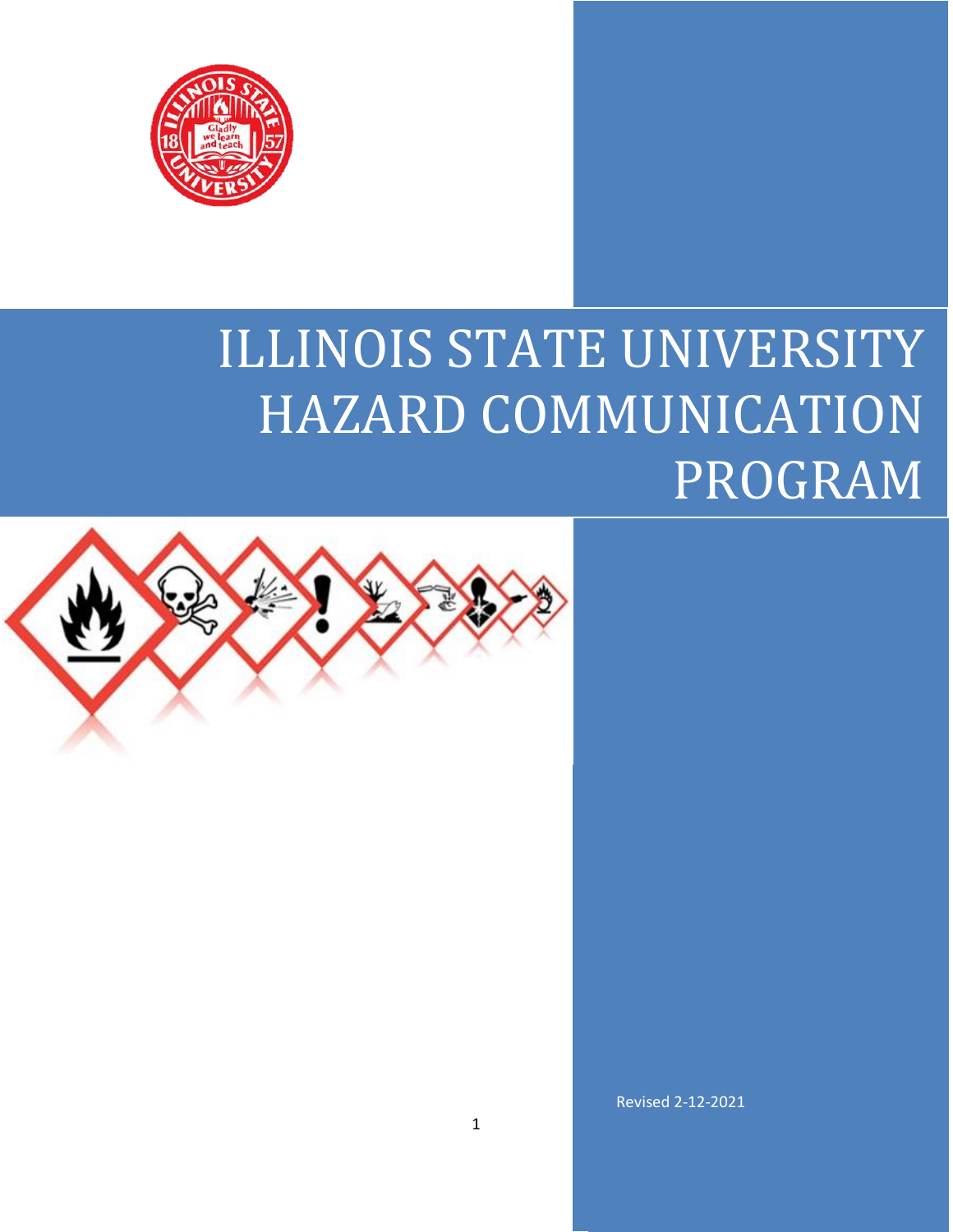# **Table of Contents**

| $\mathbf{1}$ |             |                                                                                |  |
|--------------|-------------|--------------------------------------------------------------------------------|--|
| 2.           |             |                                                                                |  |
|              | a.          |                                                                                |  |
|              | b.          |                                                                                |  |
|              | $C_{\cdot}$ |                                                                                |  |
|              | d.          |                                                                                |  |
| 3.           |             |                                                                                |  |
| 4.           |             |                                                                                |  |
|              | a.          |                                                                                |  |
|              | b.          |                                                                                |  |
|              | c.          | Location and Availability of Written University Hazard Communication Program 6 |  |
|              | d.          |                                                                                |  |
|              | e.          |                                                                                |  |
|              | f.          |                                                                                |  |
| 5.           |             |                                                                                |  |
|              |             |                                                                                |  |
|              |             |                                                                                |  |
|              |             |                                                                                |  |
|              |             |                                                                                |  |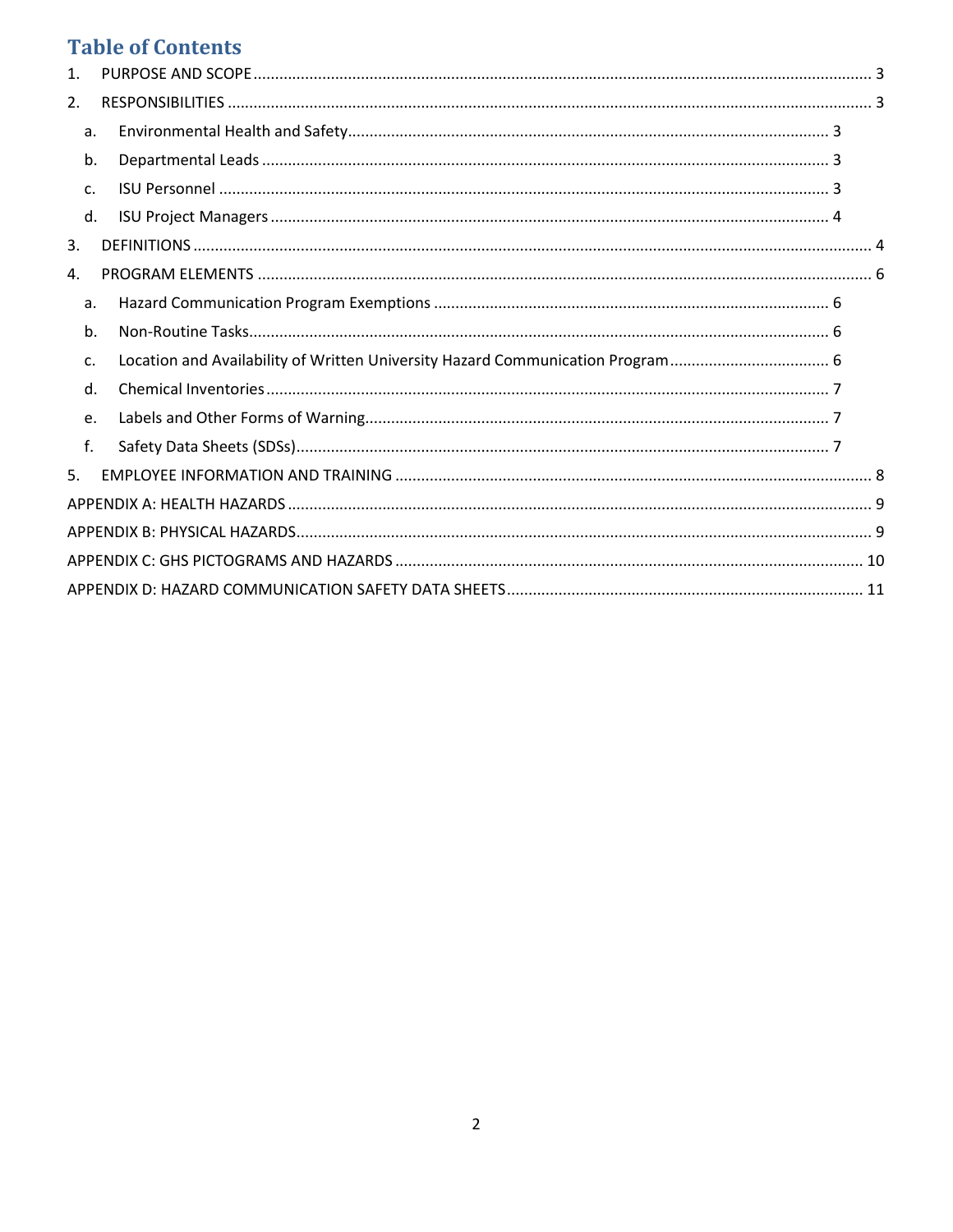### <span id="page-2-0"></span>**1. PURPOSE AND SCOPE**

The Hazard Communication Program is designed to prevent exposure to and protect employees from the harmful effects of chemicals used on ISU property. The written program provides guidance to ensure that every reasonable effort is made to avoid exposure to any potentially hazardous chemicals. Employee training shall provide a more detailed understanding of hazardous chemicals and corresponding protocols to be followed when handling hazardous chemicals during the normal course of one's duties at ISU.

This HAZCOM program applies to all employees and students employed by Illinois State University, who by job classification or responsibilities, can reasonably be expected to come in contact with chemicals or hazardous substances. ISU's Hazard Communication Program is in accordance with the Occupational Safety and Health Administration's 29CFR1910.1200 standard.

## <span id="page-2-2"></span><span id="page-2-1"></span>**2. RESPONSIBILITIES**

- **a. Environmental Health and Safety**
	- Fund cost of occupational exposure monitoring.
	- Annually review this plan to maintain compliance wth regualtory reguirements and campus needs.
	- When needed, facilitate Hazard Communication training for employees.
	- Maintain master database of Safety Sata Sheets (SDS) registered with **KHA Online SDS**.

#### <span id="page-2-3"></span>**b. Departmental Leads**

- Ensure all employees who handle hazardous chemicals in their work area are trained in Hazard Communication prior to initial assignment and whenever a new hazard is introduced into their work area.
- Ensure that the department is in compliance with all elements of the University Hazard Communication Program, including site-specific chemical inventories, chemical labeling, Safety Data Sheets, and employee training.
- Designate an SDS Administrator to maintain a list of all hazardous chemicals used by departmental employees and ensure corresponding SDSs are available on [KHA Online](https://illinoisstate.kha.com/)  [SDS.](https://illinoisstate.kha.com/)
- Provide personal protective clothing and equipment and train employees how to use them.
- Complete job hazard assessments for non-routine tasks and consult with Environmental Health and Safety if needed.

#### <span id="page-2-4"></span>**c. ISU Personnel**

- Successfully complete Hazard Communication training and follow all requirements contained therein.
- Become familiar with and follow safe use procedures listed on safety data sheets / labels associated with any hazardous chemical being used.
- When prescribed, wear appropriate personal protective equipment (PPE) when handling hazardous materials.
- Notify one's supervisor when performing a non-routine task involving the use of a particular chemical. The supervisor shall assess the task for potential new hazards and contact Environmental Health & Safety to review the hazard for potential exposure concerns.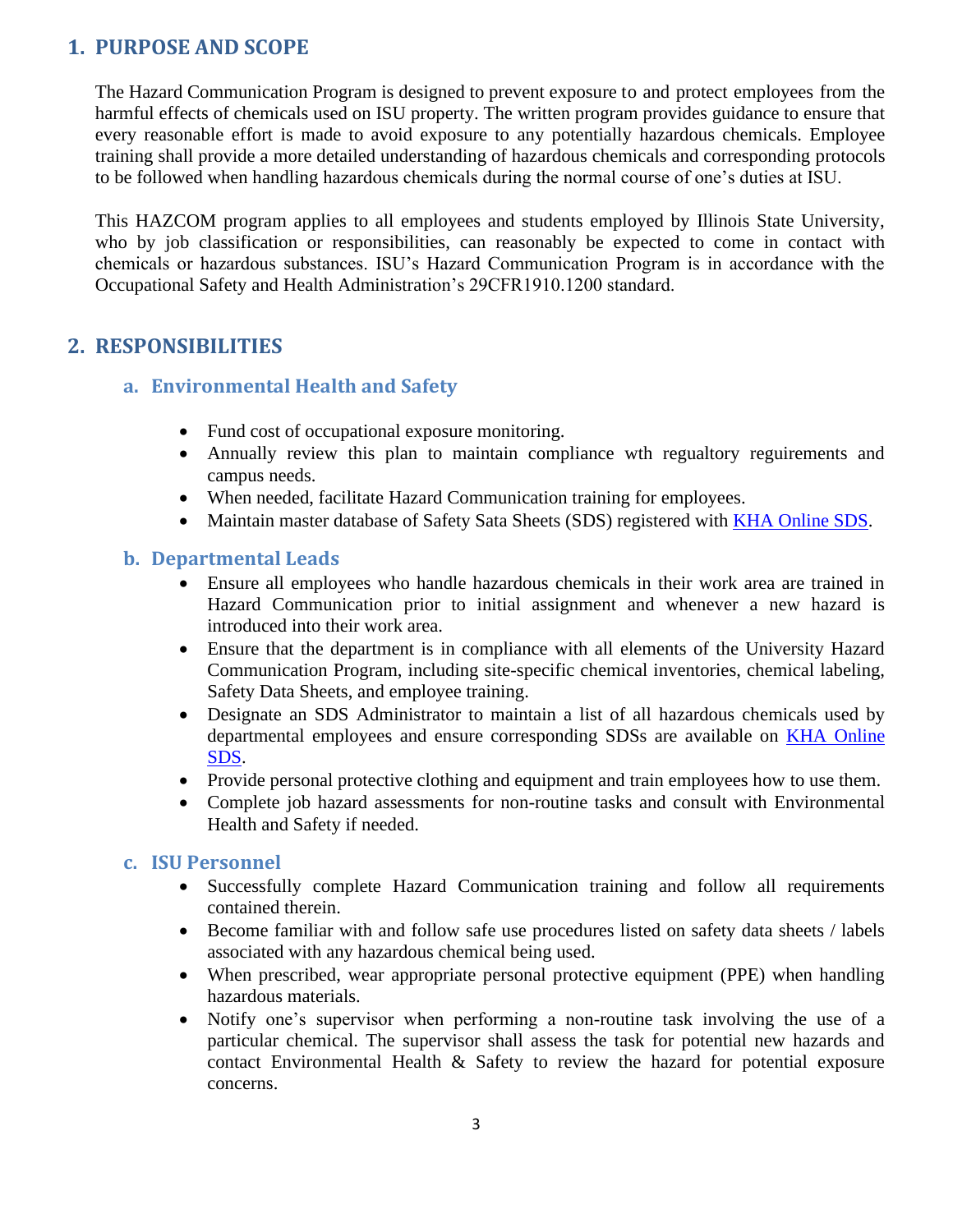#### <span id="page-3-0"></span>**d. ISU Project Managers**

- Ensure that contractors are provided with identification of hazardous chemicals maintained on campus to which they may be exposed when working on ISU property. Contractors shall also be advised of where they can access SDSs for any hazardous chemicals maintained on campus to which they may be exposed, appropriate protective measures, and labeling requirements.
- Report to Environmental Health & Safety any concerns associated with use of chemicals by contractors on ISU property that is considered a possible hazard to ISU employees or visitors.

Note: Contractors are responsible for complying with OSHA's Hazard Communication program and maintaining SDS's for all hazardous chemicals used on ISU property.

#### <span id="page-3-1"></span>**3. DEFINITIONS**

*Classification* - to identify the relevant data regarding the hazards of a chemical; review data to ascertain the hazards associated with the chemical; and decide whether the chemical will be classified as hazardous according to the definition of a hazardous chemical. In addition, classification for health and physical hazards includes the determination of the degree of hazard, where appropriate, by comparing the data with the criteria for health and physical hazards. *NOTE: Hazard classification is typically completed by the manufacturer, distributor, or importer of the chemical.*

*Employee* - worker who may be exposed to hazardous chemicals under normal operating conditions or in foreseeable emergencies. Workers such as office workers or administrative personnel who encounter hazardous chemicals only in non-routine, isolated instances are not covered.

*Globally Harmonized System of Classification and Labeling of Chemicals (GHS)* – includes criteria for the classification of health, physical and environmental hazards, as well as specifying what information should be included on labels of hazardous chemicals as well as safety data sheets.

*Hazard Category* - the division of criteria within each hazard class, e.g., oral acute toxicity and flammable liquids include four hazard categories. These categories compare hazard severity within a hazard class and should not be taken as a comparison of hazard categories more generally.

*Hazard Class* - the nature of the physical or health hazards, e.g., flammable solid, carcinogen, oral acute toxicity.

*Hazard Not Otherwise Classified (HNOC)* - an adverse physical or health effect identified through evaluation of scientific evidence during the classification process that does not meet the specified criteria for the physical and health hazard classes addressed in 29CFR1910.1200. This does not extend coverage to adverse physical and health effects for which there is a hazard class addressed in 1910.1200, but the effect either falls below the cut-off value/concentration limit of the hazard class or is under a GHS hazard category that has not been adopted by OSHA (e.g., acute toxicity Category 5).

*Hazard Statement* - statement assigned to a hazard class and category that describes the nature of the hazard(s) of a chemical, including, where appropriate, the degree of hazard.

*Hazardous Chemical* - any chemical which is classified as a physical hazard or a health hazard, a simple asphyxiant, combustible dust, pyrophoric gas, or hazard not otherwise classified.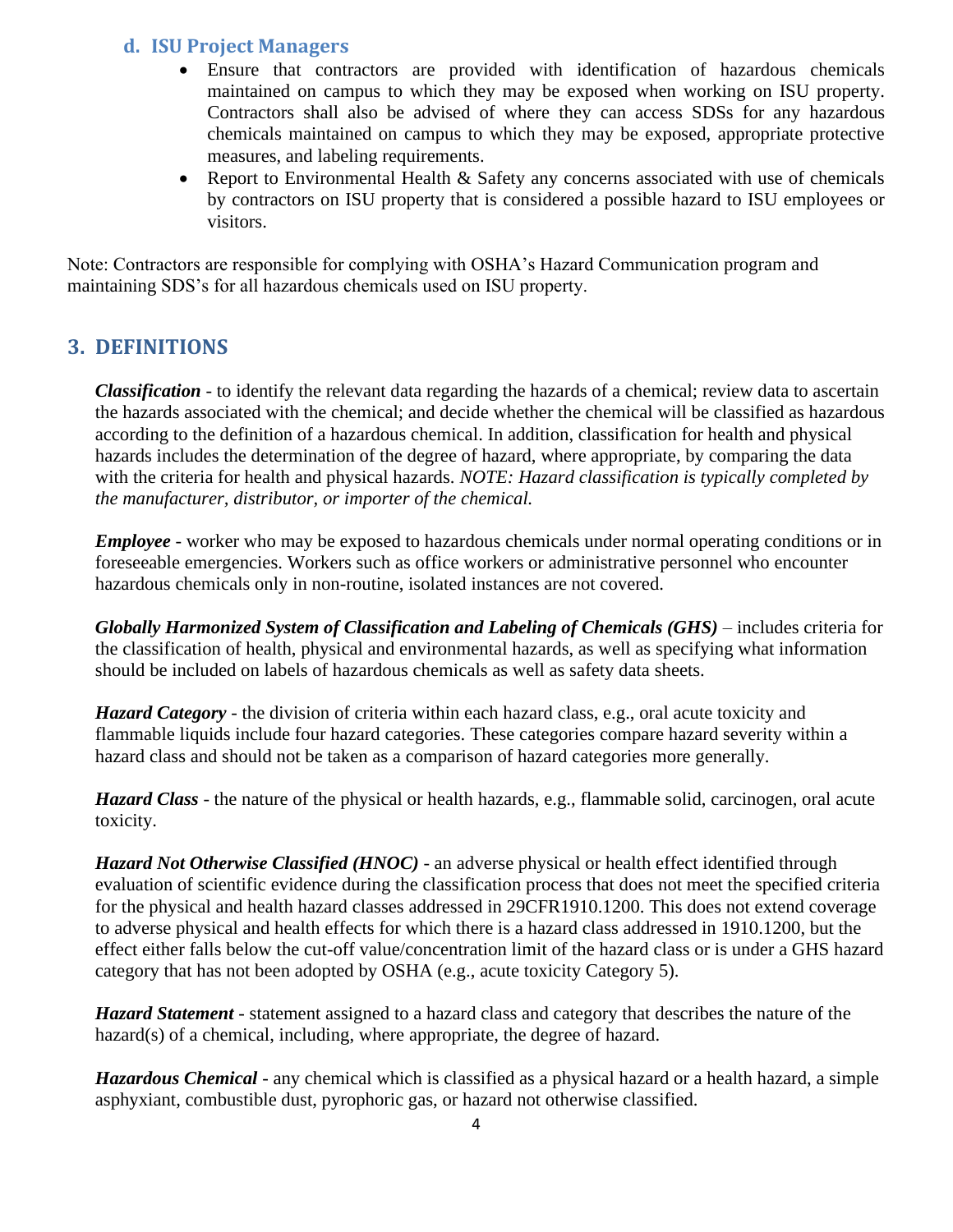*Health Hazard* - a chemical which is classified as posing one of the following hazardous effects: acute toxicity (any route of exposure); skin corrosion or irritation; serious eye damage or eye irritation; respiratory or skin sensitization; germ cell mutagenicity; carcinogenicity; reproductive toxicity; specific target organ toxicity (single or repeated exposure); or aspiration hazard. The criteria for determining whether a chemical is classified as a health hazard are detailed in Appendix A to §1910.1200 -- Health Hazard Criteria.

*Label* - an appropriate group of written, printed or graphic information elements concerning a hazardous chemical that is affixed to, printed on, or attached to the immediate container of a hazardous chemical, or to the outside packaging. Required label elements include specified pictogram, hazard statement, signal word, and precautionary statement for each hazard class and category. *NOTE: Minimum workplace labeling requirements include the name of the chemical and the applicable hazards, which can be displayed with symbols, pictures, words, or a combination thereof.*

*KHA Online SDS* – on-line Safety Data Sheet management system used by Illinois State University.

**Physical Hazard** - a chemical that is classified as posing one of the following hazardous effects: explosive; flammable (gases, aerosols, liquids, or solids); oxidizer (liquid, solid or gas); self-reactive; pyrophoric (liquid or solid); self-heating; organic peroxide; corrosive to metal; gas under pressure; or in contact with water emits flammable gas. See Appendix B to §1910.1200 -- Physical Hazard Criteria.

*Pictogram* - a composition that may include a symbol plus other graphic elements, such as a border, background pattern, or color, that is intended to convey specific information about the hazards of a chemical. Eight pictograms are designated under this standard for application to a hazard category.

*Precautionary Statement* - a phrase that describes recommended measures that should be taken to minimize or prevent adverse effects resulting from exposure to a hazardous chemical, or improper storage or handling.

*Product Identifier* - the name or number used for a hazardous chemical on a label or in the SDS. It provides a unique means by which the user can identify the chemical. The product identifier used shall permit cross-references to be made among the list of hazardous chemicals required in the written hazard communication program, the label and the SDS.

*Pyrophoric Gas* - a chemical in a gaseous state that will ignite spontaneously in air at a temperature of 130 degrees F (54.4 degrees C) or below.

**Safety Data Sheet (SDS)** - written or printed material concerning a hazardous chemical which is specifically prepared by the manufacturer in accordance with OSHA standard 1910.1200 and which outlines hazards and corresponding safe usage guidance using a 16-section format.

*Signal Word* - a word used to indicate the relative level of severity of hazard and alert the reader to a potential hazard on the label. The signal words used in this section are "danger" and "warning." "Danger" is used for the more severe hazards, while "warning" is used for the less severe.

*Simple Asphyxiant* - a substance or mixture that displaces oxygen in the ambient atmosphere, and can thus cause oxygen deprivation in those who are exposed, leading to unconsciousness and death.\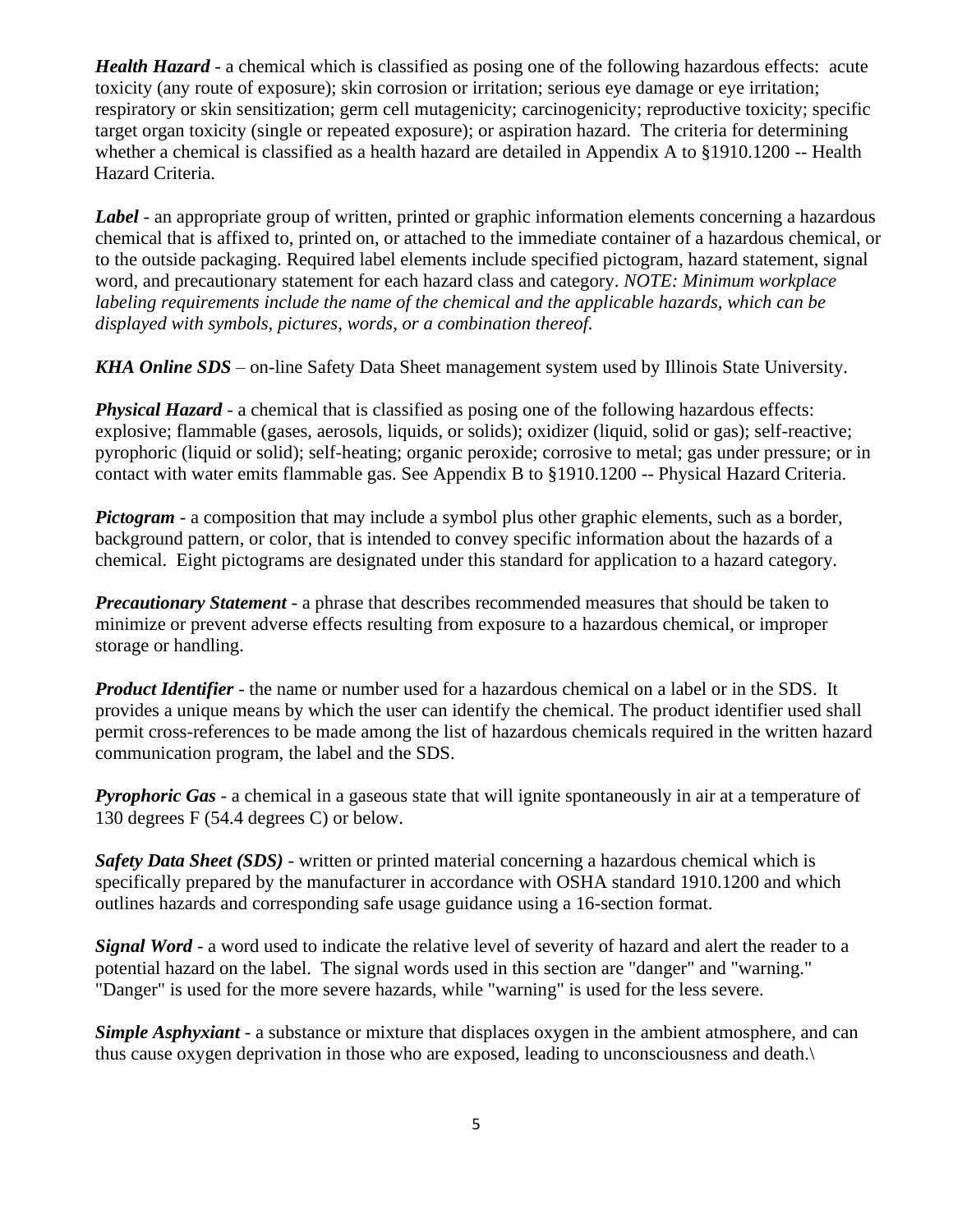## <span id="page-5-1"></span><span id="page-5-0"></span>**4. PROGRAM ELEMENTS**

# **a. Hazard Communication Program Exemptions**

HAZCOM requirements do not apply to the following substances:

- Hazardous waste covered by Resource Conservation and Recovery Act (RCRA)
- Hazardous substances when they are the focus of removal or remedial action conducted under Comprehensive Environmental Response, Compensation, and Liability Act (CERCLA)
- Tobacco and tobacco products
- Food or alcohol sold in retail for personal consumption
- Cosmetics
- Consumer products used in a duration and frequency of exposure that is less than what would be experienced by consumers when used as intended
- Wood or wood products (unless treated with a hazardous chemical AND producing dust via cutting of sawing)
- Articles Manufactured item other than a fluid or particle that in its end use does not release a hazardous chemical and does not pose a health risk
- Nuisance particulates
- Ionizing and Non-Ionizing radiation
- Biological hazards

HAZCOM labeling requirements do not apply to the following substances:

- Pesticides covered under the Federal Insecticide, Fungicide, and Rodenticide Act (FIFRA)
- Chemical substances and mixtures covered under Toxic Substances Control Act (TSCA)
- Food, food additives, color additives, drugs, cosmetics, or medical/veterinary device or product
- Distilled spirits, wine, or malt beverages used for non-industrial purposes
- Consumer products covered by Consumer Product Safety Commission and used in a manner/frequency as consumer use

#### <span id="page-5-2"></span>**b. Non-Routine Tasks**

When hazardous chemicals are used in a manner not typical to the job function, the employee must notify his/her supervisor. Supervisors will complete a job hazard assessment to identify:

- Potential hazards related to the task
- PPE to reduce the risk of exposure
- Training to accomplish task
- Emergency action procedures

### <span id="page-5-3"></span>**c. Location and Availability of Written University Hazard Communication Program**

A copy of the ISU Hazard Communication Program shall be maintained by Environmental Health and Safety (EHS) and is available on the [EHS website.](https://ehs.illinoisstate.edu/safety/occupational/hazard/)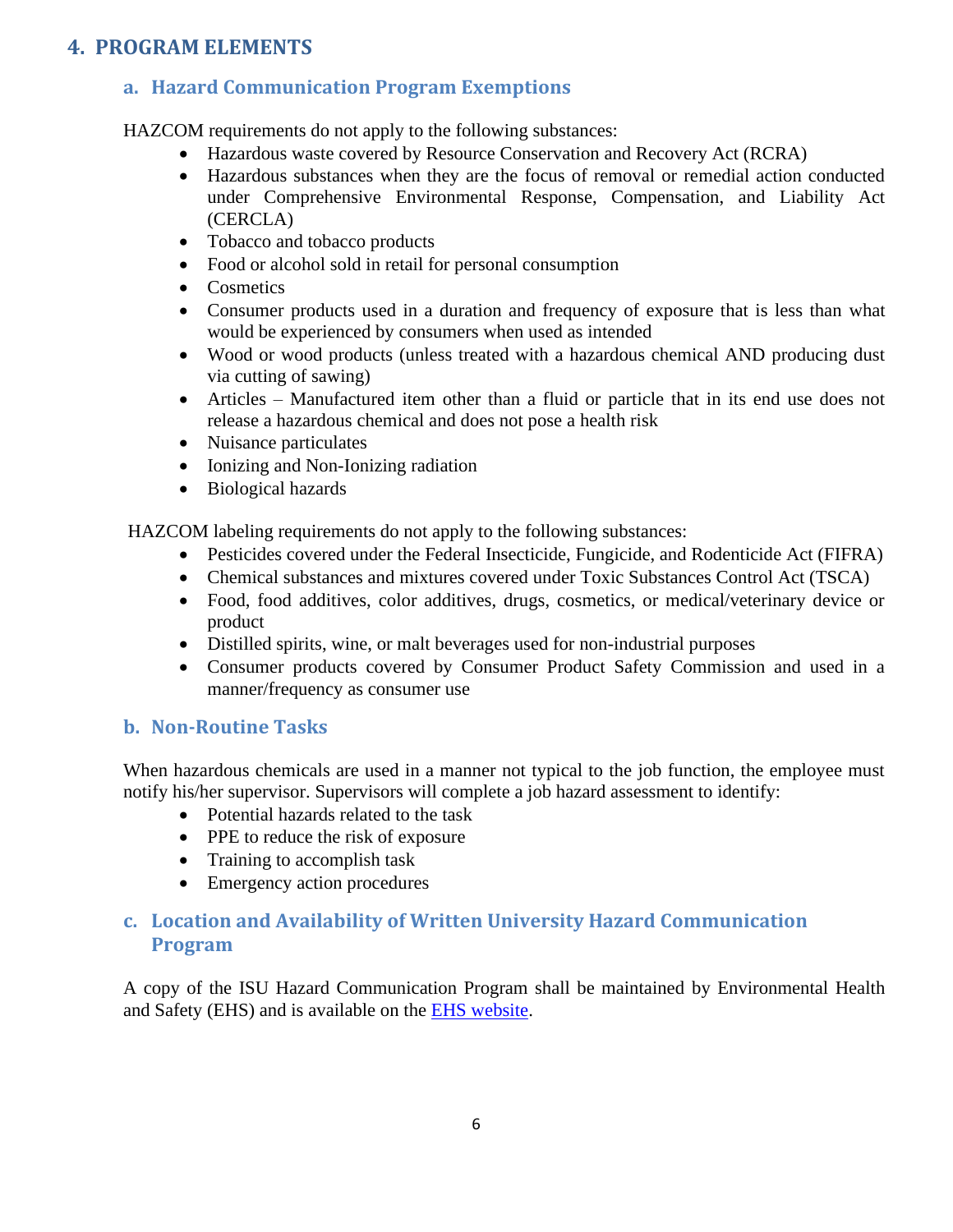#### <span id="page-6-0"></span>**d. Chemical Inventories**

A list of the hazardous chemicals known to be present in the workplace must be readily available. A product identifier must be referenced on the appropriate SDS.

Chemical inventories can be compiled for the workplace as a whole or for individual departments and work areas. [KHA Online SDS](https://illinoisstate.kha.com/) serves as a chemical inventory for numerous departments.

#### <span id="page-6-1"></span>**e. Labels and Other Forms of Warning**

Containers must be labeled with the identity of the hazardous material and appropriate hazard warnings. Only containers and labels which are compatible with material and meet industry guidelines are to be utilized. When hazardous **materials are transferred from original containers to non-labeled containers, the new container must be labeled with the following:**

- 1) Identity of chemical, from the original manufacturer label or SDS, can be either the common
	- name or the chemical name, and;
- 2) Appropriate hazard warnings, or alternatively, words, pictures or symbols or a combination thereof

to convey physical and health hazards to employees.

Labels must be in English, legible and prominently displayed. The color or size of the label does not matter.

Note: The only exception to the labeling requirement is when a chemical is transferred into a container for immediate use by the employee performing the transfer. If the material is used within an 8-hour workday, labeling requirements do not apply.

If the hazardous chemical is regulated by OSHA in a substance-specific health standard, labels or other forms of warning must be accordance with the requirements of that standard.

Signs, placards, process sheets, work orders, operating procedures or other such written materials may be used in lieu of labels to individual stationary process containers, as long as the alternative method identifies the containers to which it is applicable and includes the identity of the hazardous chemical, as well as the appropriate hazard warnings.

Labels should never be removed or defaced. If labels are removed, the container shall be re-marked as indicated above.

#### <span id="page-6-2"></span>**f. Safety Data Sheets (SDSs)**

A Safety Data Sheet is a written document provided by the manufacturer or importer of a hazardous chemical which provides detailed information including physical and health hazards, physical and chemical characteristics, and recommendations for appropriate protective measures.

Departmental leads/supervisors shall maintain copies of required SDSs for each hazardous chemical to which their employees may be exposed and shall ensure that they are readily accessible during each work shift. Electronic access is permitted, as long as there are no barriers to immediate access. Where employees travel between workplaces during their workshift(s), SDSs can be maintained at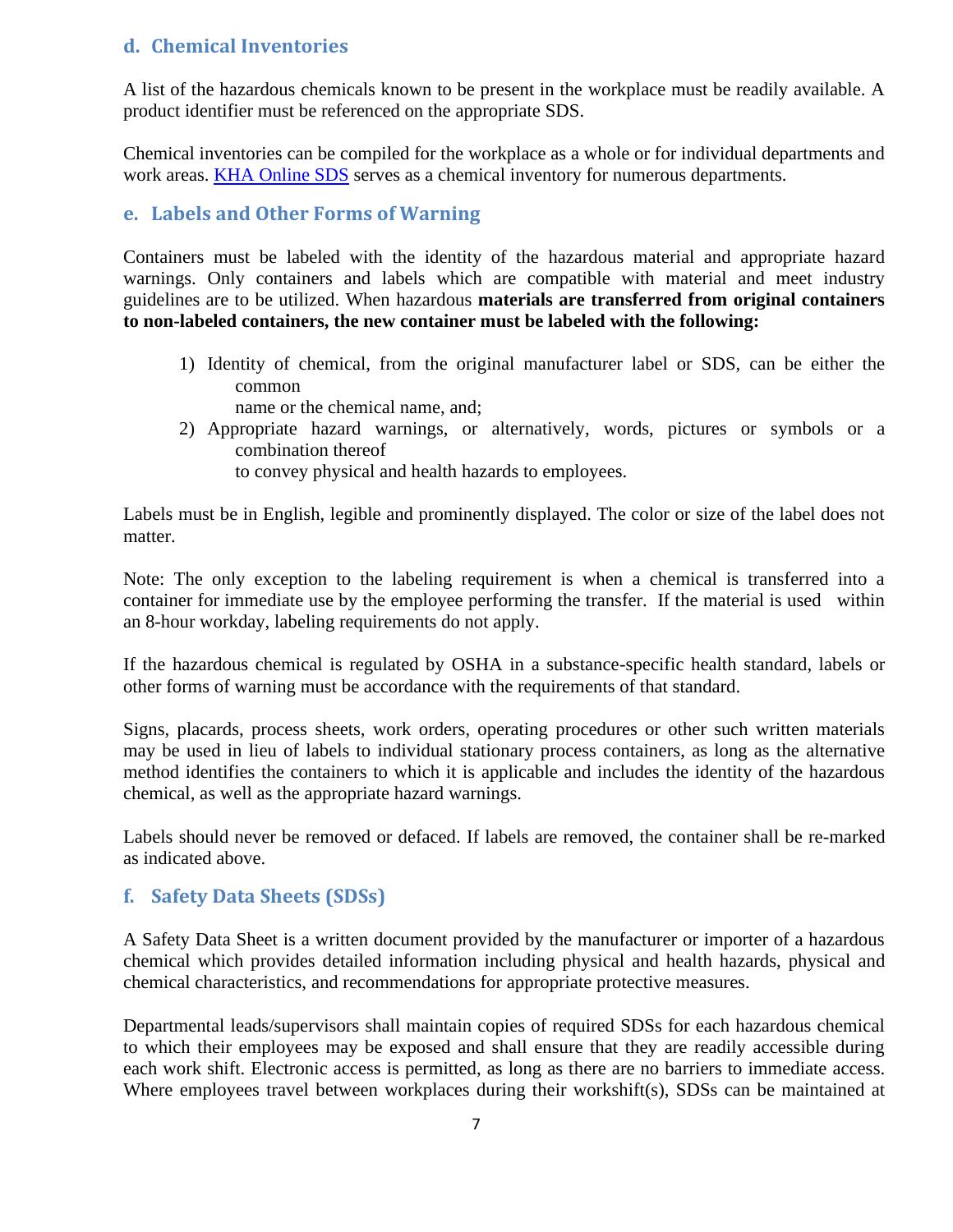the primary workplace facility, as long as the employee can still gain immediate access in the case of an emergency.

Illinois State University employees have 24/7 access to [KHA Online SDS,](https://illinoisstate.kha.com/) the University's online SDS management system. Employees can access this system using available computers and smartphone technology. If a chemical SDS is not available online, it must be brought to the attention of the departmental supervisor(s). Each department should have a designated administrator of the [KHA Online SDS](https://illinoisstate.kha.com/) database for their specific area(s). Contact Environmental Health and Safety for assistance with [KHA Online SDS.](https://illinoisstate.kha.com/)

The OSHA Hazard Communication Safety Data Sheets Quick Card explaining the 16-section SDS format is located in [Appendix D.](#page-10-0)

## <span id="page-7-0"></span>**5. EMPLOYEE INFORMATION AND TRAINING**

All employees who handle or come into contact with hazardous chemicals in the work area shall be trained on the risks, hazards, and precautions necessary to safely handle chemicals in their work area. New university employees shall be trained prior to assignment and/or when there is a change in the hazards or the chemicals themselves. Refresher training is required when there is a change in job function, a new product is procured, or there is reason to believe the employee does not fully understand the components of Hazard Communication Training.

Employee training shall include:

- Methods and observations that may be used to detect the presence or release of a hazardous chemical in the work area, such as employer monitoring, continuous monitoring devices, visual appearance or odor of hazardous chemicals when released, alarms, etc.
- Physical and health hazards of the chemical types that may be found in the work area
- Measures employees can take to protect themselves from hazards, including specific procedures implemented to protect the employee from exposure to hazardous chemicals, such as work practices, emergency procedures, and personal protective equipment
- Details of the HAZCOM program, including an explanation of the labeling system and SDSs, and how employees are expected to obtain and use the appropriate information.

In addition to the formal training, employees shall be informed of the following:

- Any exposure to hazardous chemicals to which the employee has not been previously made aware of the hazardous chemical and associated hazards and corresponding precautionary measures.
- The process by which they can access SDS's for chemicals to which they may be exposed.

Training will be provided by either Environmental Health and Safety or someone designated by Environmental Health and Safety, such as departmental leads and other supervisory personnel. Training records will be maintained by the department of the employee(s) being trained.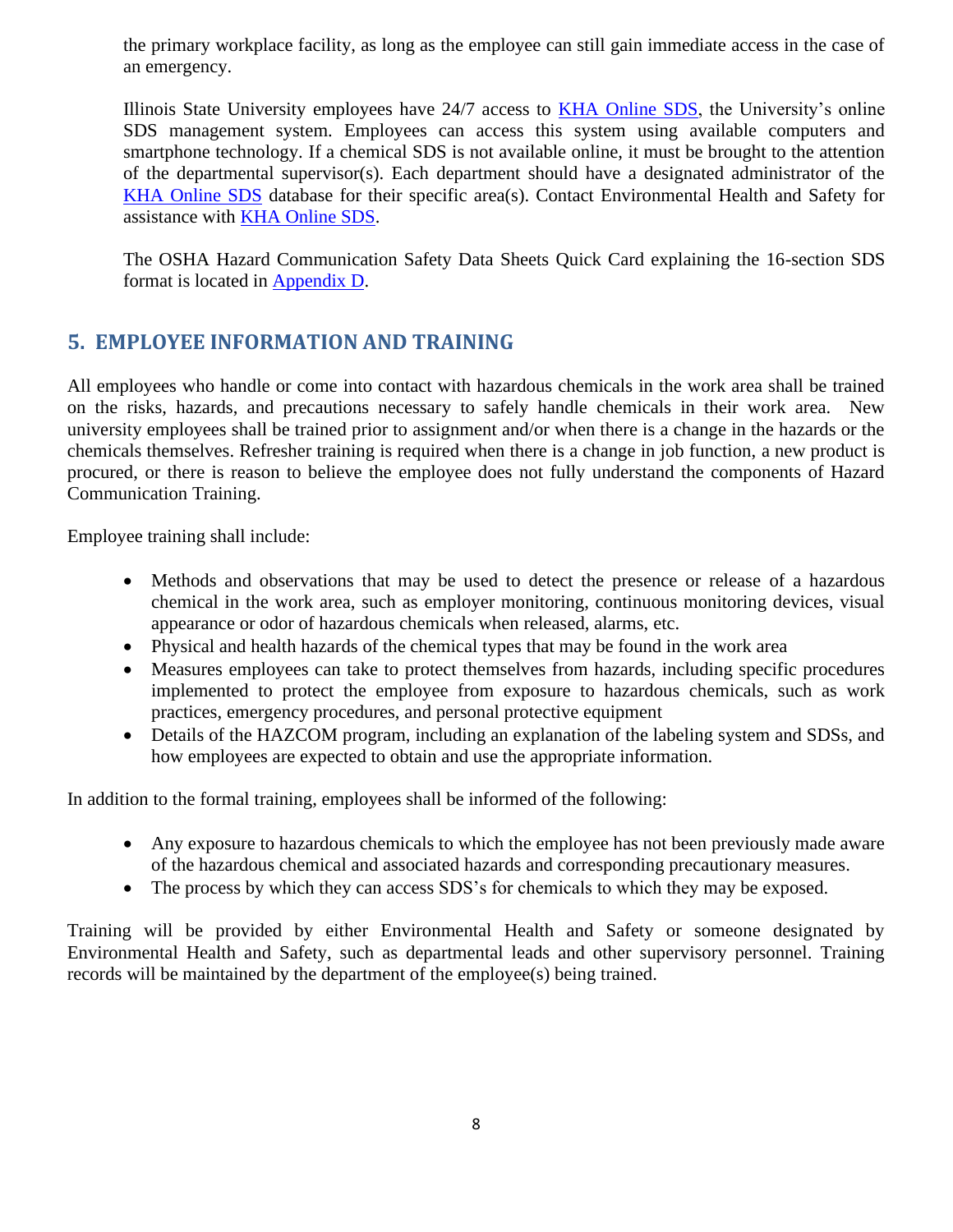# <span id="page-8-0"></span>**APPENDIX A: HEALTH HAZARDS**

Health hazards can cause illness or other health problems, which can include short-term effects, such as headaches, dizziness, or skin irritation, or long-term effects, such as organ damage or cancer. A health hazard occurs when a chemical poses one of the following hazardous effects:

- Acute toxicity (any route of exposure);
- Skin corrosion or irritation;
- Serious eye damage or eye irritation;
- Respiratory or skin sensitization;
- Germ cell mutagenicity;
- Carcinogenicity;
- Reproductive toxicity;
- Specific target organ toxicity (single or repeated exposure); *or* Aspiration hazard.

# <span id="page-8-1"></span>**APPENDIX B: PHYSICAL HAZARDS**

Hazardous chemicals present several types of hazards: physical hazards, health hazards, asphyxiant, pyrophoric, combustible dust, and others that are not classified. A physical hazard occurs when a chemical poses one of the following hazardous effects:

- Explosive;
- Flammable (gases, aerosols, liquids, or solids);
- Oxidizer (liquid, solid or gas);
- Self-reactive;
- Pyrophoric (liquid or solid);
- Self-heating;
- Organic peroxide;
- Corrosive to metal;
- Gas under pressure; or
- Emits flammable gas when it comes in contact with water.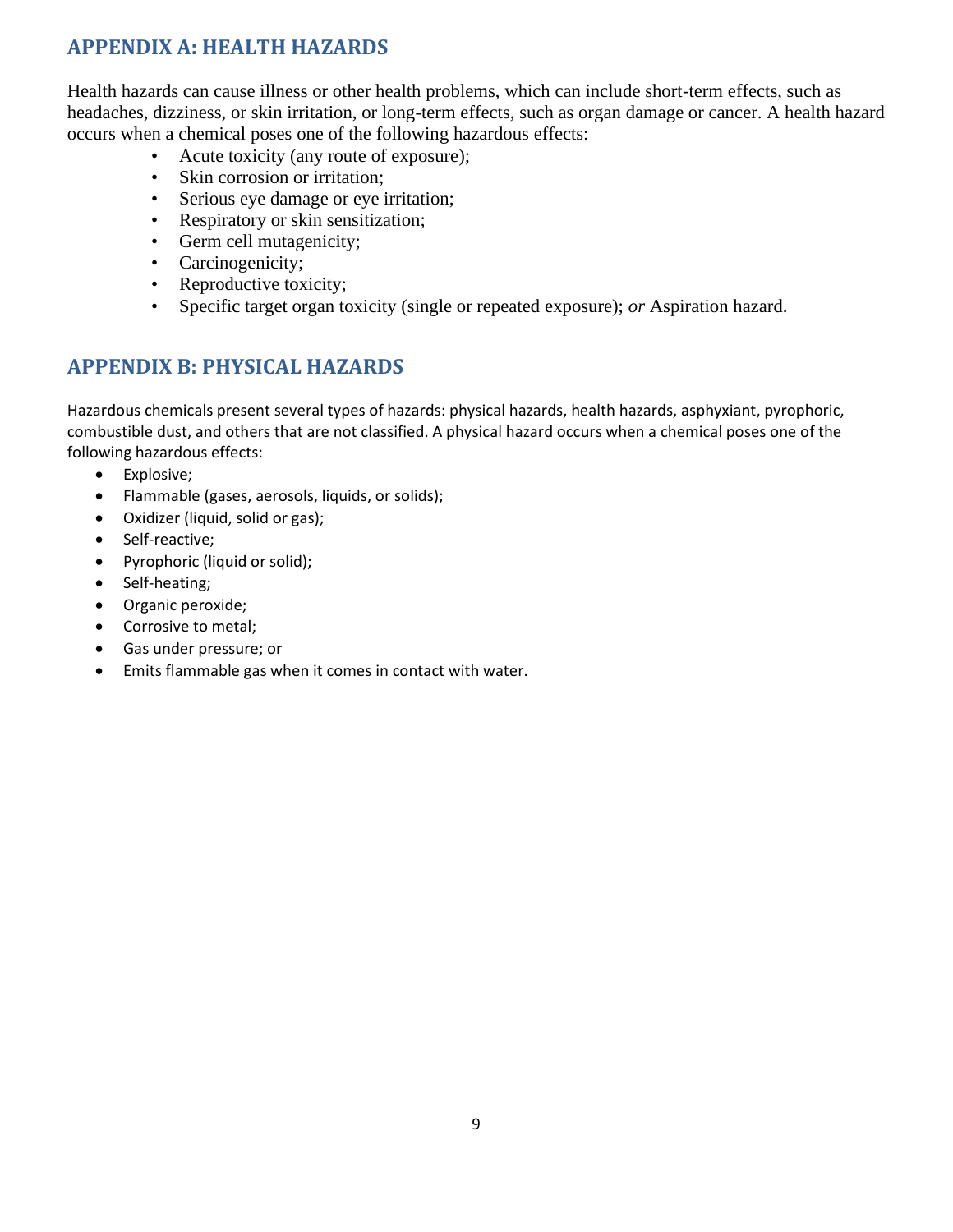## <span id="page-9-0"></span>**APPENDIX C: GHS PICTOGRAMS AND HAZARDS**